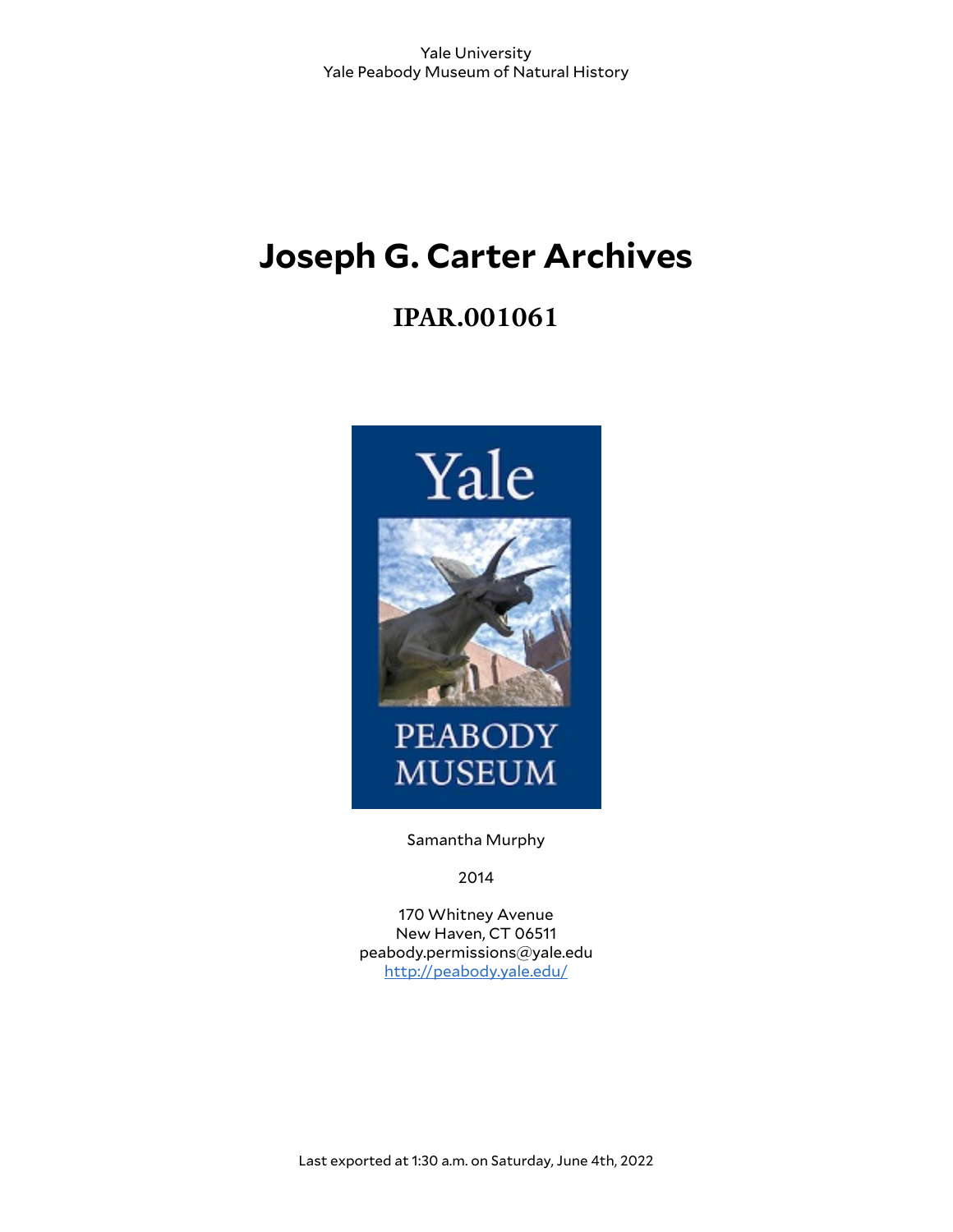## **Table of Contents**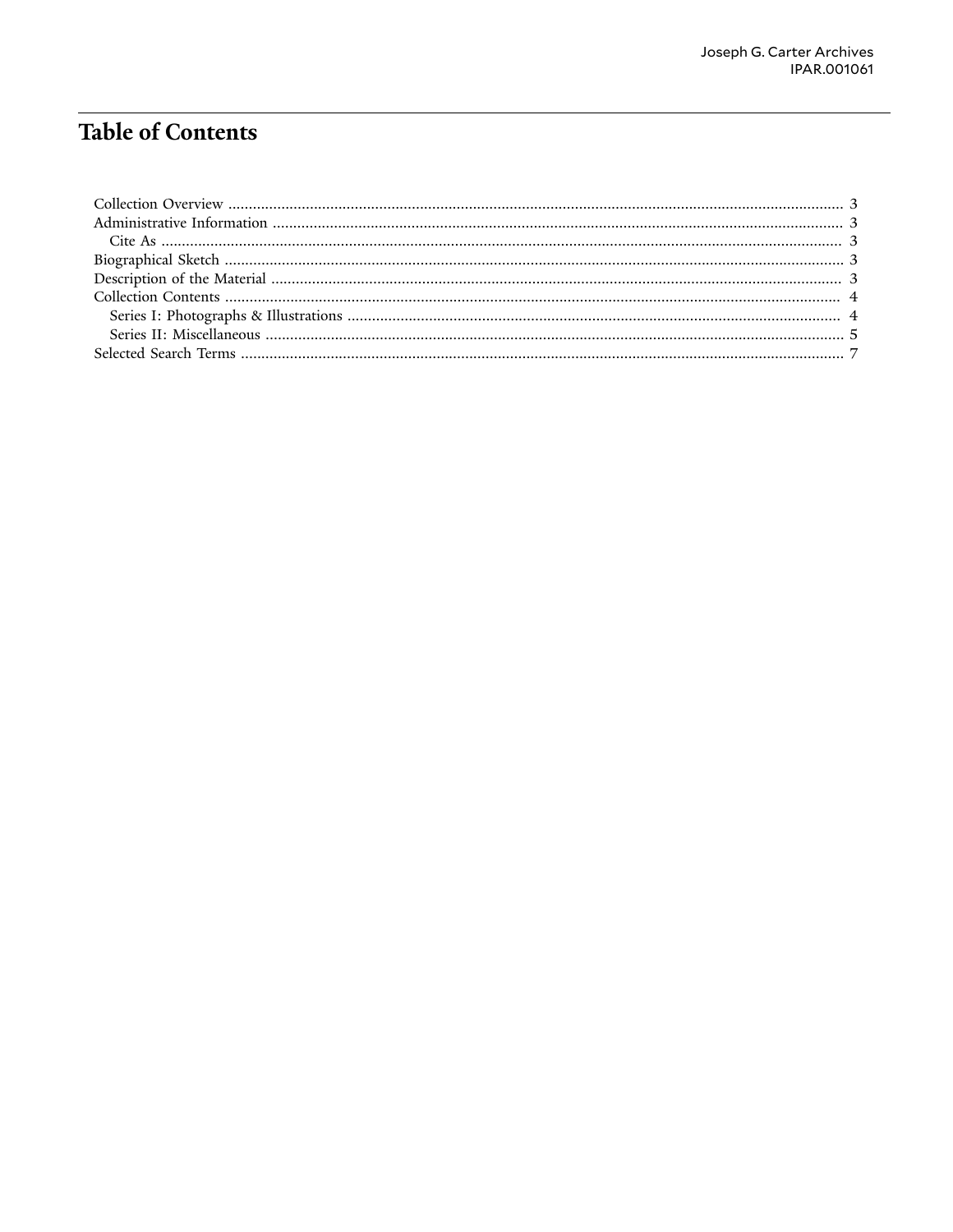## <span id="page-2-0"></span>**Collection Overview**

|                                            | <b>REPOSITORY:</b> Yale Peabody Museum of Natural History<br>170 Whitney Avenue<br>New Haven, CT 06511<br>peabody.permissions@yale.edu<br>http://peabody.yale.edu/                         |
|--------------------------------------------|--------------------------------------------------------------------------------------------------------------------------------------------------------------------------------------------|
| <b>CALL NUMBER: IPAR.001061</b>            |                                                                                                                                                                                            |
|                                            | <b>CREATOR:</b> Carter, Joseph G.                                                                                                                                                          |
|                                            | <b>TITLE:</b> Joseph G. Carter Archives                                                                                                                                                    |
|                                            | <b>DATES: 1976-1976</b>                                                                                                                                                                    |
| <b>PHYSICAL DESCRIPTION: 5 linear feet</b> |                                                                                                                                                                                            |
| <b>LANGUAGE:</b> In English.               |                                                                                                                                                                                            |
|                                            | <b>SUMMARY:</b> The archives of Joseph G. Carter including field notes, photographs and<br>locality information. Much of the material is photographs and drawings used<br>in publications. |
|                                            | <b>ONLINE FINDING AID:</b> To cite or bookmark this finding aid, please use the following link: https://<br>hdl.handle.net/10079/fa/ypm.ipar.001061                                        |

# <span id="page-2-1"></span>**Administrative Information**

#### <span id="page-2-2"></span>**Cite As**

Joseph G. Carter Archives, Invertebrate Paleontology, Yale Peabody Museum

## <span id="page-2-3"></span>**Biographical Sketch**

Joseph Carter received a PhD from Yale University in 1976.

## <span id="page-2-4"></span>**Description of the Material**

Primarily material related to publications, but also includes some correspondence and some field notes.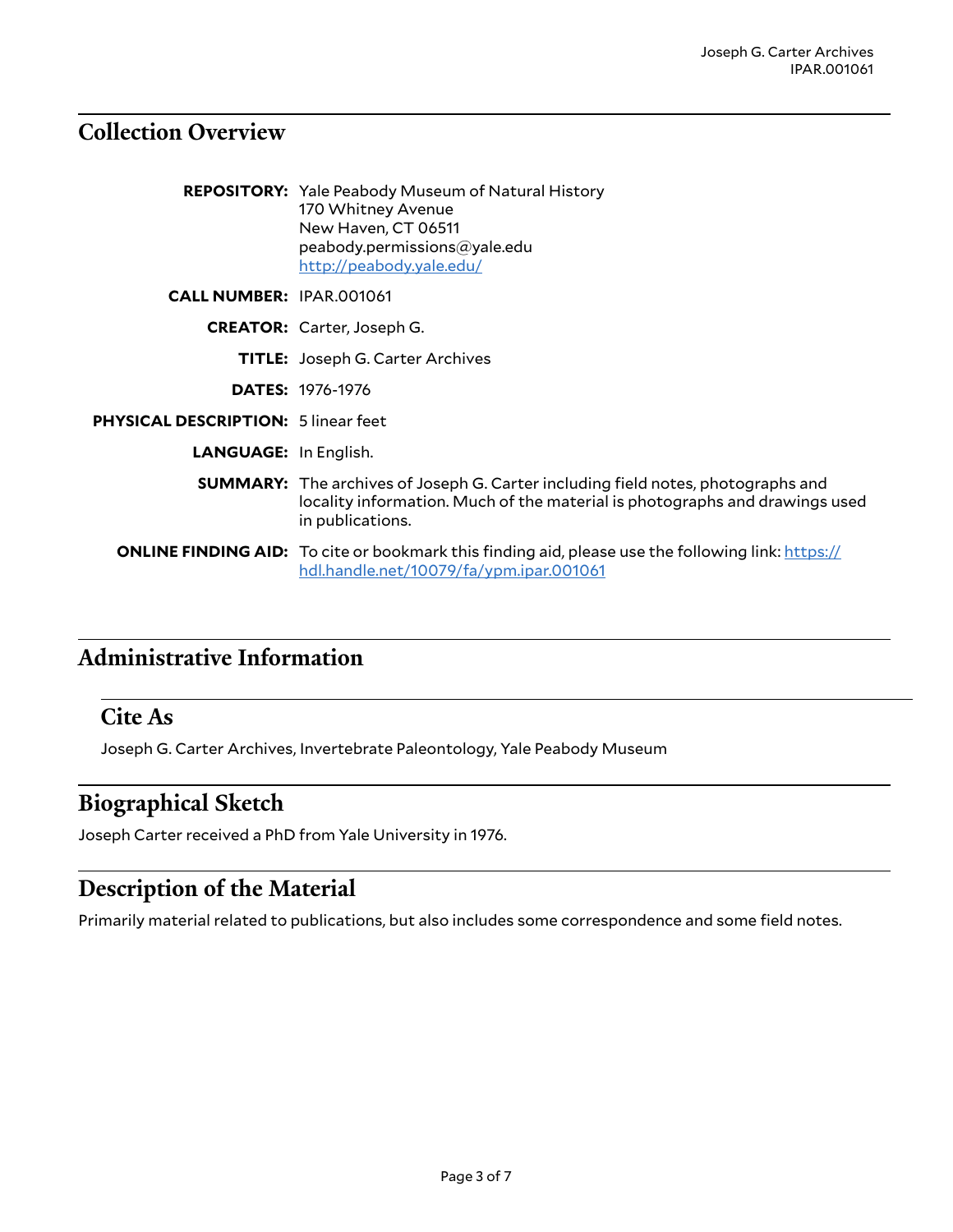## <span id="page-3-1"></span><span id="page-3-0"></span>**Collection Contents Series I: Photographs & Illustrations**

Photgraphs and illustrations of specimens.

Illustrations. Drawings & sketches of specimens, some including slides and specimen notes. 001065

Drawing. Original figures and plates from "The shell structure of Ptychodesma (Cyrtodontidae; Bivalvia) and its bearing on the evolution of the Pteriomorpha." 000939

Slides. UNC 13788 - sketch and slides of specimen 000942

Photographs. Photographs & negatives of specimens. 001064

> Photographs & Negatives. Specimen notes, photographs, slides, isotope data, measurements 000861

Photographs & Negatives. Three black and white prints (~4x6) of YPM 202077, Ecphora tampanensis 000947

Photographs & Negatives. Three black and white prints (~4x6) + negatives of YPM 515117, undet. Anthozoa 000951

Photographs & Negatives. Six black and white SEM prints (~3.5x4.5) of YPM 7150, Ostrea folia (IZBV.007150). 000955

Photographs & Negatives. Negatives of stromatoporoid thin sections 002479

Photographs. bivalve: 2 black and white prints of YPM 10278, Parallelodon hamiltoniae [IZBV.010278 = IP.038336] 000938

Photographs. Two black and white prints (~4x6) of YPM 515059, Orthoceras sp. 000943

Photographs. Seven black and white prints (~4x6) of YPM 515055, Dentalium (Laevidentalium) prosseri 000944

Photographs. Seven black and white prints (~4x6) of YPM 515056, Dentalium (Antalis) indianum 000945

Photographs. Six black and white prints (~4x6) of YPM 515054, Plagioglypta annulostriata 000946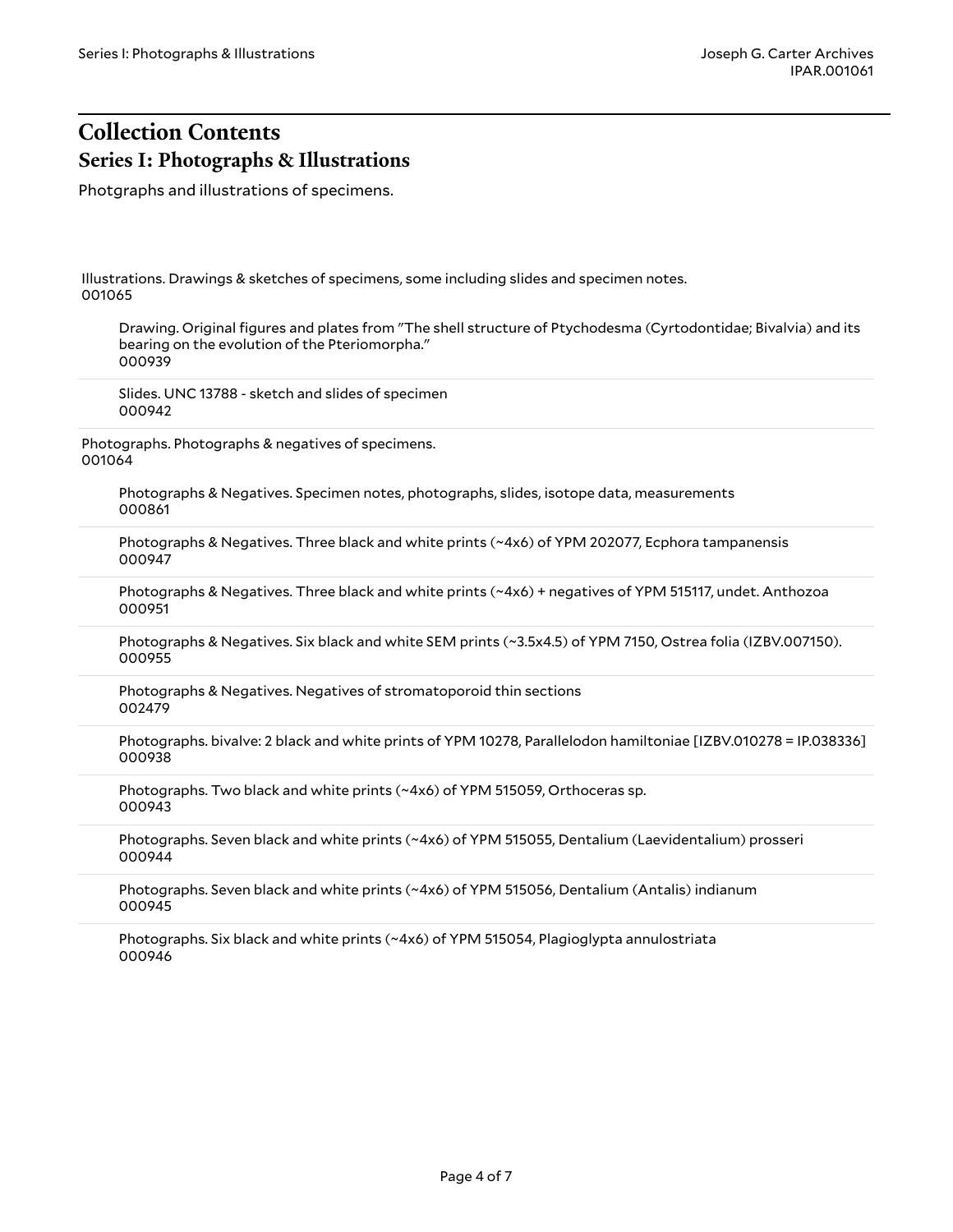#### <span id="page-4-0"></span>**Series II: Miscellaneous**

Miscellaneous archives associated with Joseph G. Carter including locality information, field notes, correspondence and miscelllaneous documentation.

| Correspondence.<br>001069                                                                                                                                                                                                                                    |      |
|--------------------------------------------------------------------------------------------------------------------------------------------------------------------------------------------------------------------------------------------------------------|------|
| Letters of understanding regarding the transfer of ownership of the Joseph<br>Gaylord Carter collections of Mollusca (mostly Bivalvia) from him (at University of<br>North Carolina, Chapel Hill) to Yale University; and other related documents.<br>000754 | 2001 |
| Documents Supporting Publications.<br>001068                                                                                                                                                                                                                 |      |
| Sketch. Sketches for plates for "Fossil Collecting in North Carolina" (IPR.05356)<br>000948                                                                                                                                                                  |      |
| Supporting Documentation (including photographic negatives) for "Fossil<br>Collecting in North Carolina" (IPR.05356)<br>000953                                                                                                                               |      |
| Field Notes.<br>001067                                                                                                                                                                                                                                       |      |
| Field notes. Field notes of Joseph G. Carter and publications related to original<br>aragonite preservation (including localities, faunal lists, geology) in Carboniferous<br>molluscs, southeastern US<br>000857                                            |      |
| Field notes. Field notes of Joseph G. Carter from the Deltas and Fern field trip<br>000956                                                                                                                                                                   |      |
| Locality Information.<br>001066                                                                                                                                                                                                                              |      |
| Field notes. Locality information - Kendrick Beds, Breathitt Formation,<br>Carboniferous, Kentucky<br>000858                                                                                                                                                 |      |
| Locality information. locality and specimen information; shell structures; New<br>York.<br>000708                                                                                                                                                            | 1996 |
| Locality information. locality information; Kentucky; Pennsylvanian<br>000749                                                                                                                                                                                | 2001 |
| Locality information. Locality information for North Carolina<br>000954                                                                                                                                                                                      |      |
| Miscellaneous.<br>002471                                                                                                                                                                                                                                     |      |
| SEM stub list printed from an old 3.5" floppy disk. This list pertains to 17 boxes of<br>SEM stubs given to the Yale Peabody Museum as part of Accn. YPM.10219.<br>002470                                                                                    |      |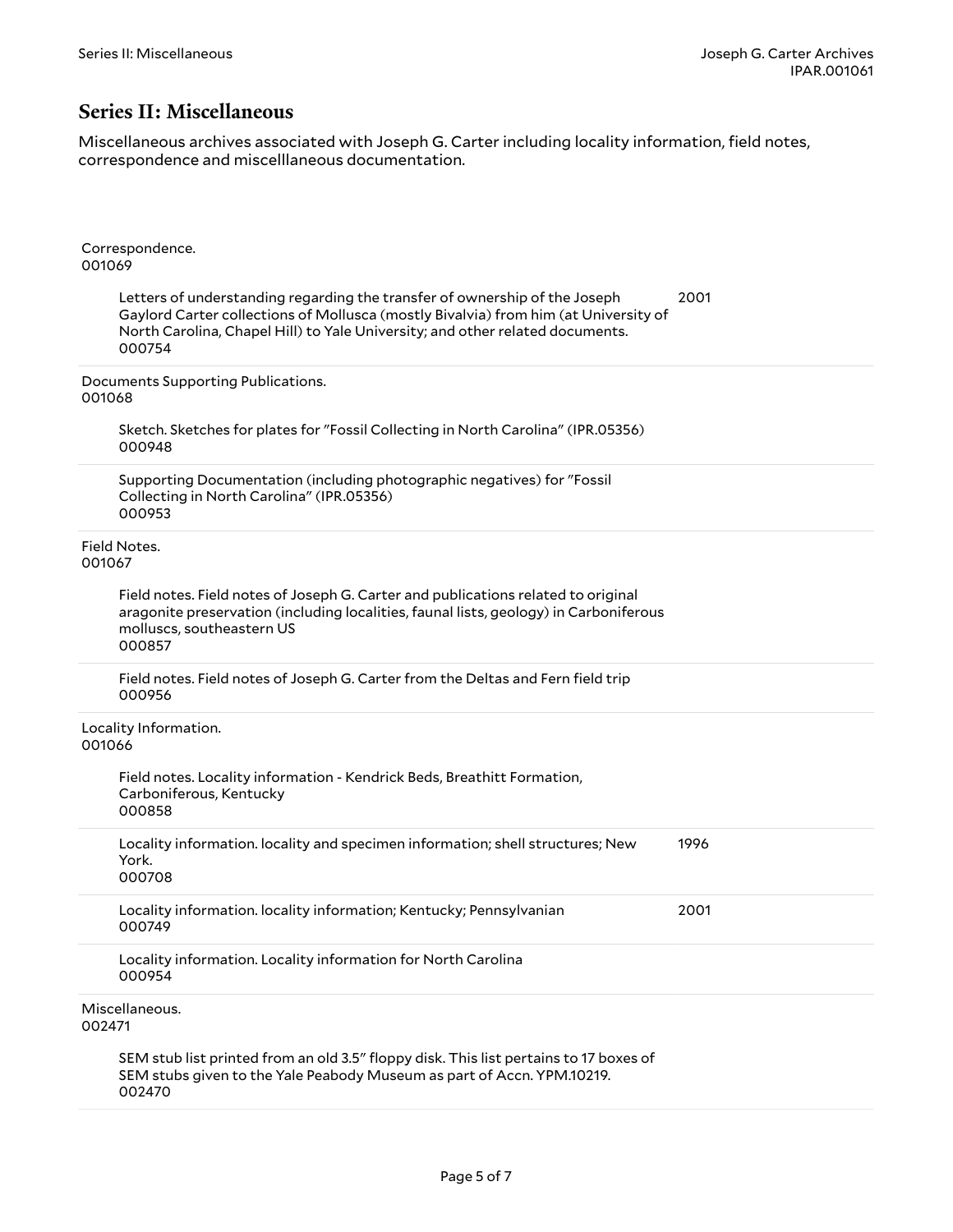002471 Miscellaneous. (continued)

Notes, stratigraphic sections, and figures related to the Devonian of New York. 002474

Notes regarding a number of gastropods that were formerly part of the UNC collection. 002475

Index cards with references to particular sections as well as camera, lens, and locality data for a number of foraminifera. 002476